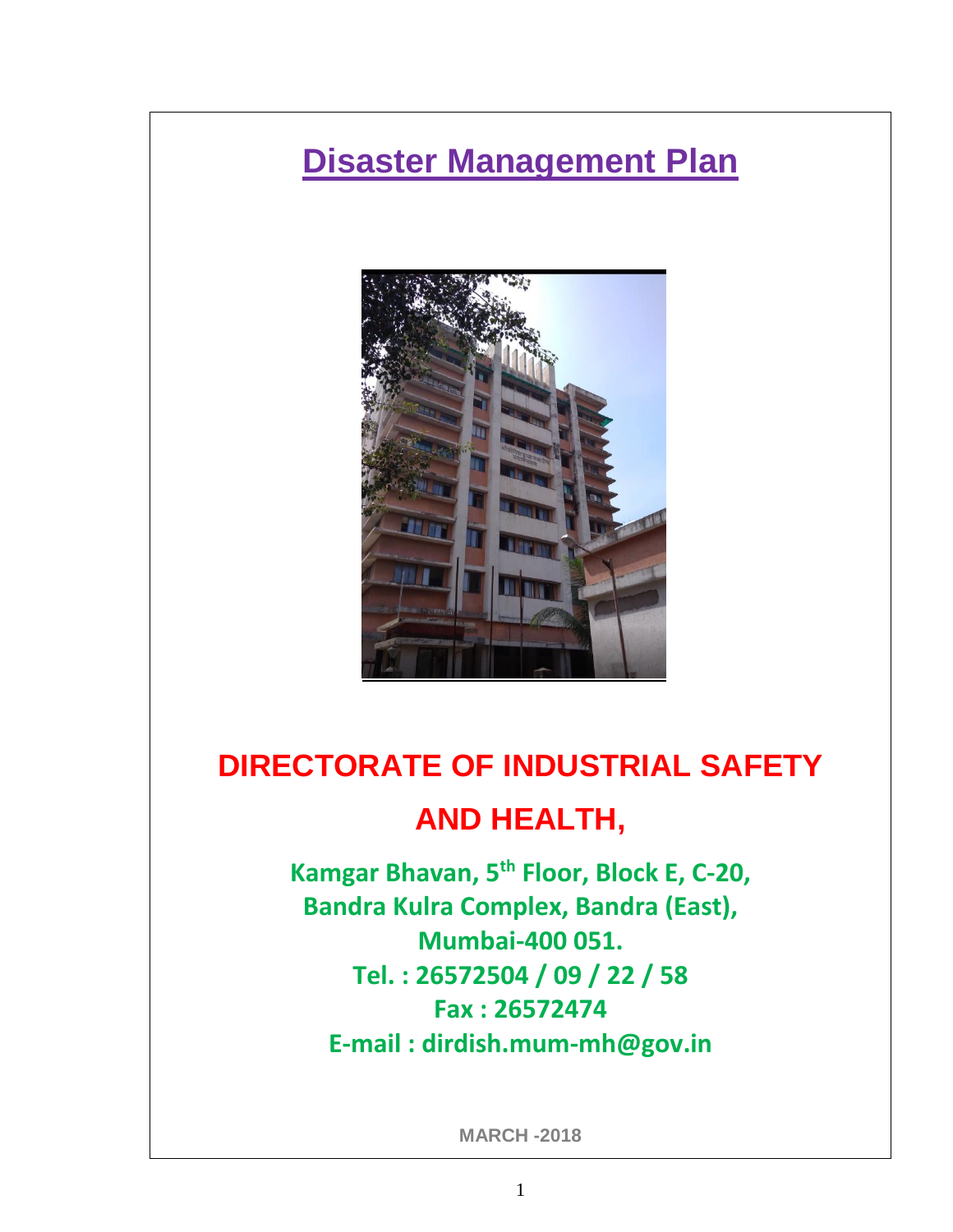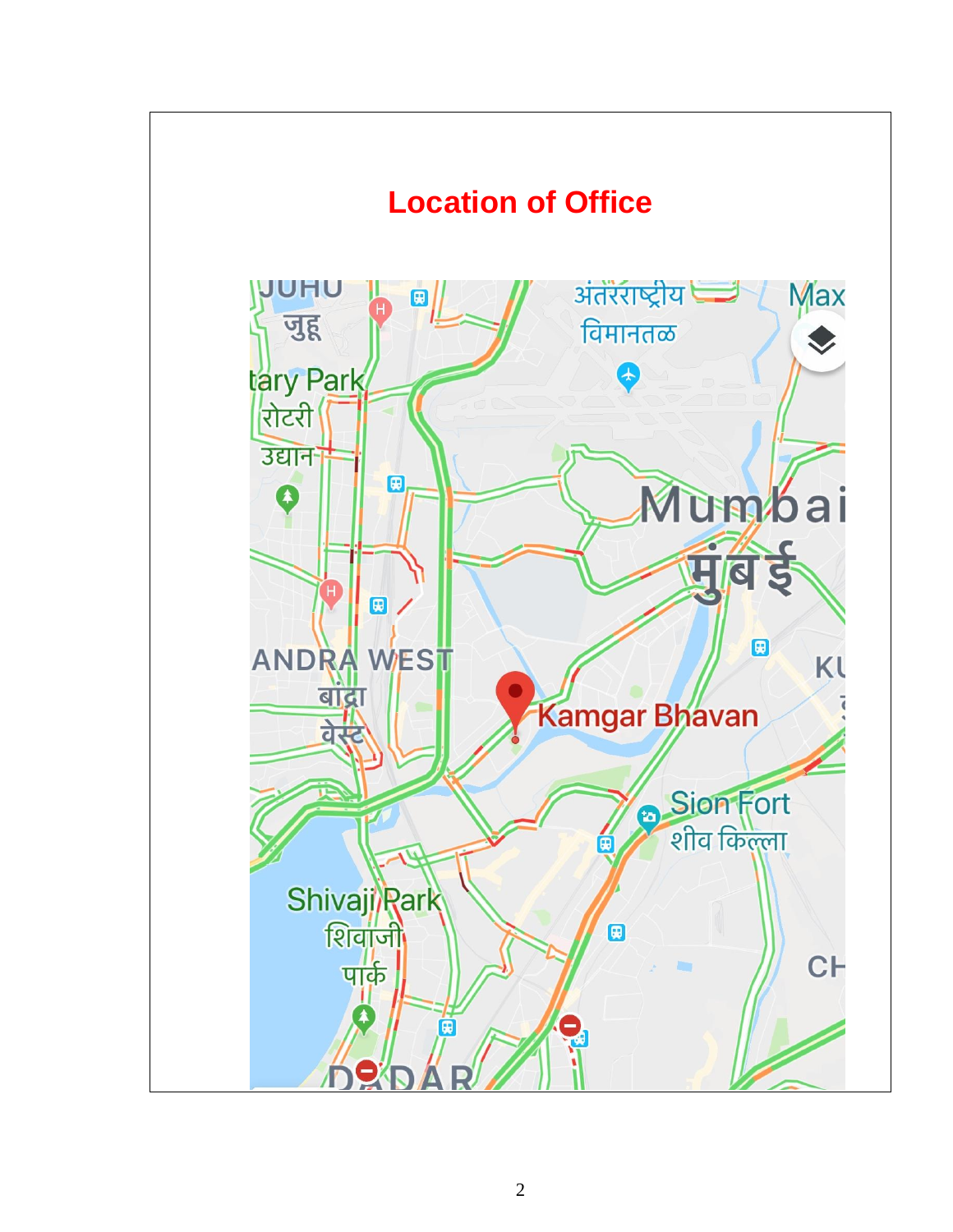# **I N D E X**

| Sr. No.        | <b>Details</b>                                        | Page No.  |
|----------------|-------------------------------------------------------|-----------|
| 1              | Preface                                               | 4         |
| $\overline{2}$ | Office profile                                        | $5 - 8$   |
| 3              | Disaster Management Plan                              | $9-10$    |
| $\overline{4}$ | Elements of planning                                  | $11 - 12$ |
| 5              | Infrastructure                                        | 13        |
| 6              | Out side organization involved                        | $14 - 15$ |
| 7              | Details about site                                    | $16-22$   |
| 8              | Likely danger to the office $\&$ extent of its effect | 23        |
| 9              | Procedure for conducting mock drill                   | 23        |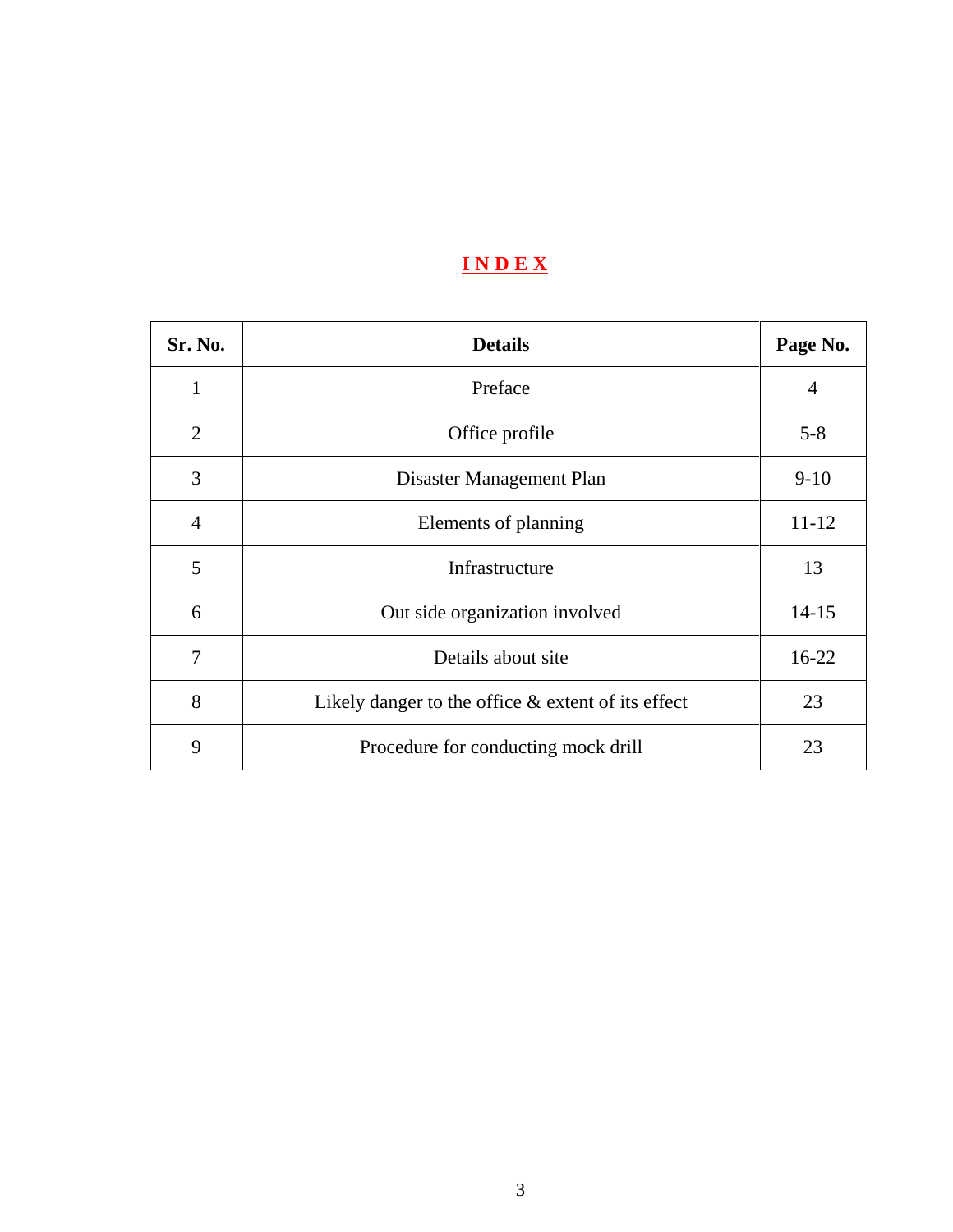### **1) PREFACE :**

The enclosed Disaster Management Plan is prepared for Office of the Directorate of Industrial Safety & Health, Government of Maharashtra ,Kamgar Bhavan, 5th Floor, Block E, C-20, Bandra-Kurla Complex, Bandra €, Mumbai-400 051.

DISH office is located in the premises of Kamgar Bhavan on  $5<sup>th</sup>$ , 6<sup>th</sup> and some part of the 8<sup>th</sup> Floor and under the control of Labour Ministry, Government of Maharashtra.

The Kamgar Bhvan building is located behind Reserve Bank Of India, Bandra Kurla Complex which is about 2.3 km from Bandra railway station and 2.8 km. from Kurla railway station.

As on today the office is occupied by 12 officers and 47 office staff, working during 0945 hrs. to 1730 hrs in general shift. Apart from office personnel, about 35 visitors maximum are generally present during office timing/visiting hours for their official work related to statutes. Moreover there are 2 security person available on any day in the office premises in three shifts.

The main objective of the office is to ensure Safety, Health and Welfare of the workers in the factory, by effective enforcement of the provisions of the Factories Act and Rules made there under and recognition of Certifying Surgeon and Safety Auditor, Competent Person and registration of Welfare officer.

However, residual risk cannot be eliminated totally and in case there is any deviation in safe practices and possibility of emergency situations, which can cause loss of life and property. Office is committed to ensure effective preplanned timely actions to avoid lives and potential loss.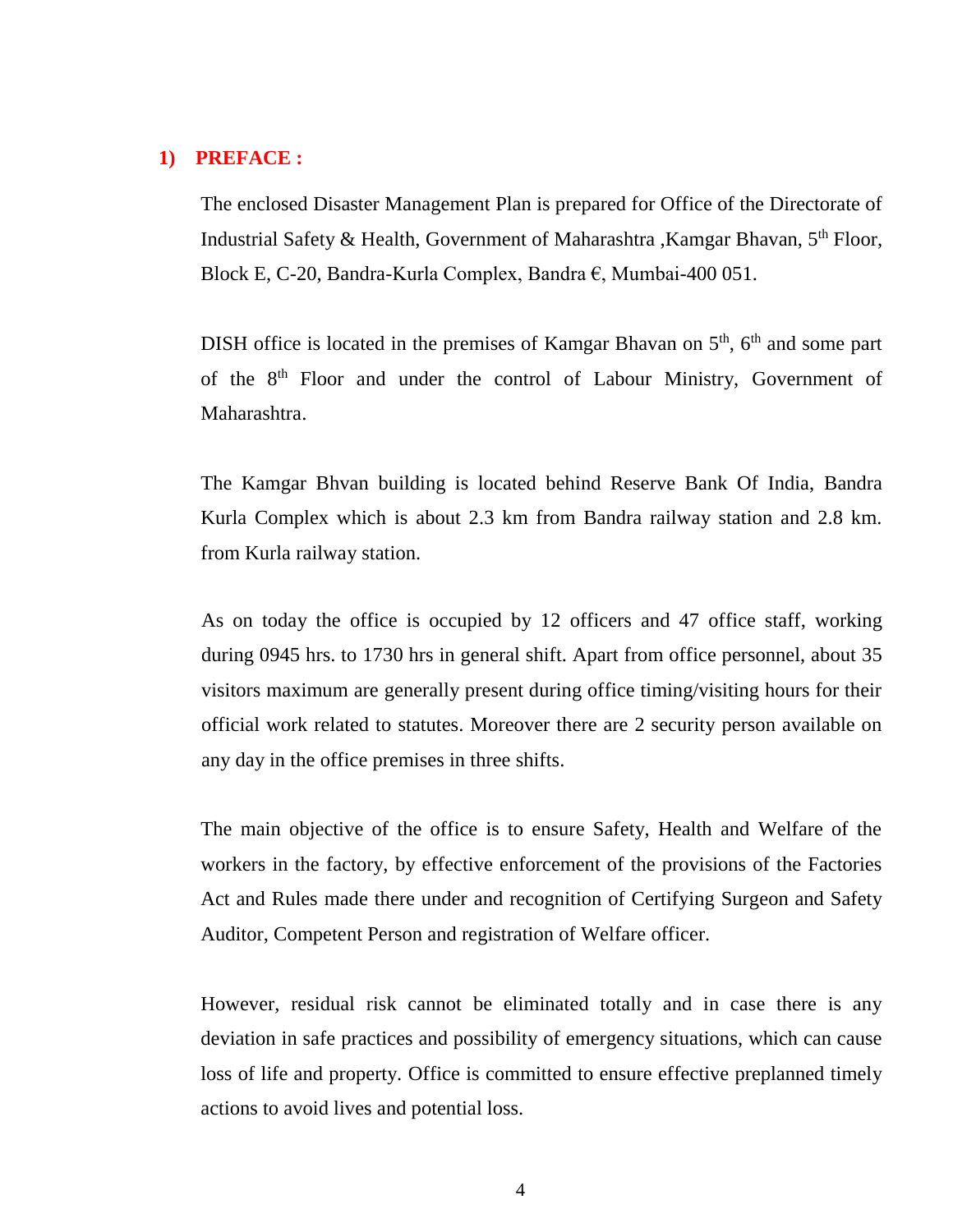#### **2) OFFICE PROFILE :**

#### **A) About the office :**

The main objective of the Directorate of Industrial Safety and Health is to ensure Safety, Health and Welfare of the workers in the factory, by effective enforcement of the provisions of the Factories Act and Rules made there under.

It is also to ensure the protection of right of workers and to redress their grievances. The department has objective of preventing not only the major industrial accidents, but also prevent the accidents causing permanent or partial disablement.

Another important objective of the department is to create awareness about safety amongst the management and workers by arranging seminars, workshops, training programs in co-ordination with the other social partners and industries associations. It is also to promote the concept of Mutual Aid Response Group (MARG). Office believe that workers hands are Nation's asset which they don't want to lose in any case**.** The department aims at Zero Accident.

#### **B) Disposal of the waste :**

The disposal of the waste (combustible material like paper waste etc.) is done through waste collection system of Bruhan Mumbai Municipal Corporation authority by pick up vehicles every day.

C) **MAN POWER –** The office is occupied by 12 officers and 47 office staff during 1030 hrs. to 1745 hrs. in general shift. Apart from office personnel, about 35 visitors maximum are generally present during office timing/visiting hours for their official work related to statutes.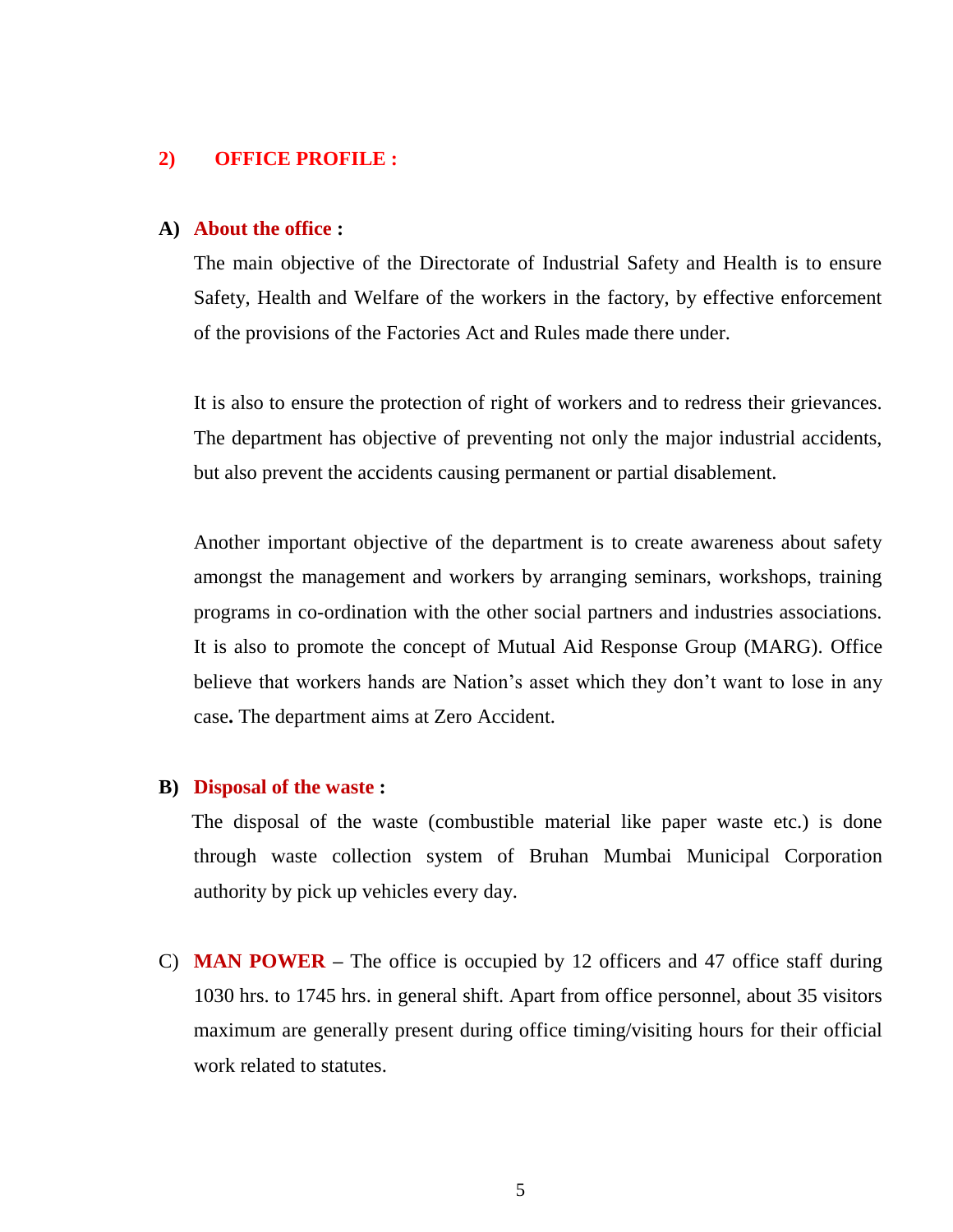D) The enclosed Disaster management Plan is prepared for Office of Directorate of Industrial Safety & Health, Kamgar Bhavan, 5th Floor, Block E, C-20, Bandra-Kurla Complex, Bandra (E), Mumbai-400 051.

| Sr. No.        | <b>Name of the Person</b> | Code | <b>Mobile</b> | <b>Landline</b> |
|----------------|---------------------------|------|---------------|-----------------|
|                | Mr. S.P. Rathod           | 022  | 9423367598    | 26572504        |
| $\overline{2}$ | Mr.Rajiv Porey            | 022  | 9819598081    | 26572509        |
| 3              | Mr.A.A.Tamboli            | 022  | 9422645272    | 26572558        |
| $\overline{4}$ | Mr. Avinash Madavi        | 022  | 9595232735    | 26572522        |

### E) NAMES OF PERSONS RESPONSIBLE WITH THEIR PHONE NUMBERS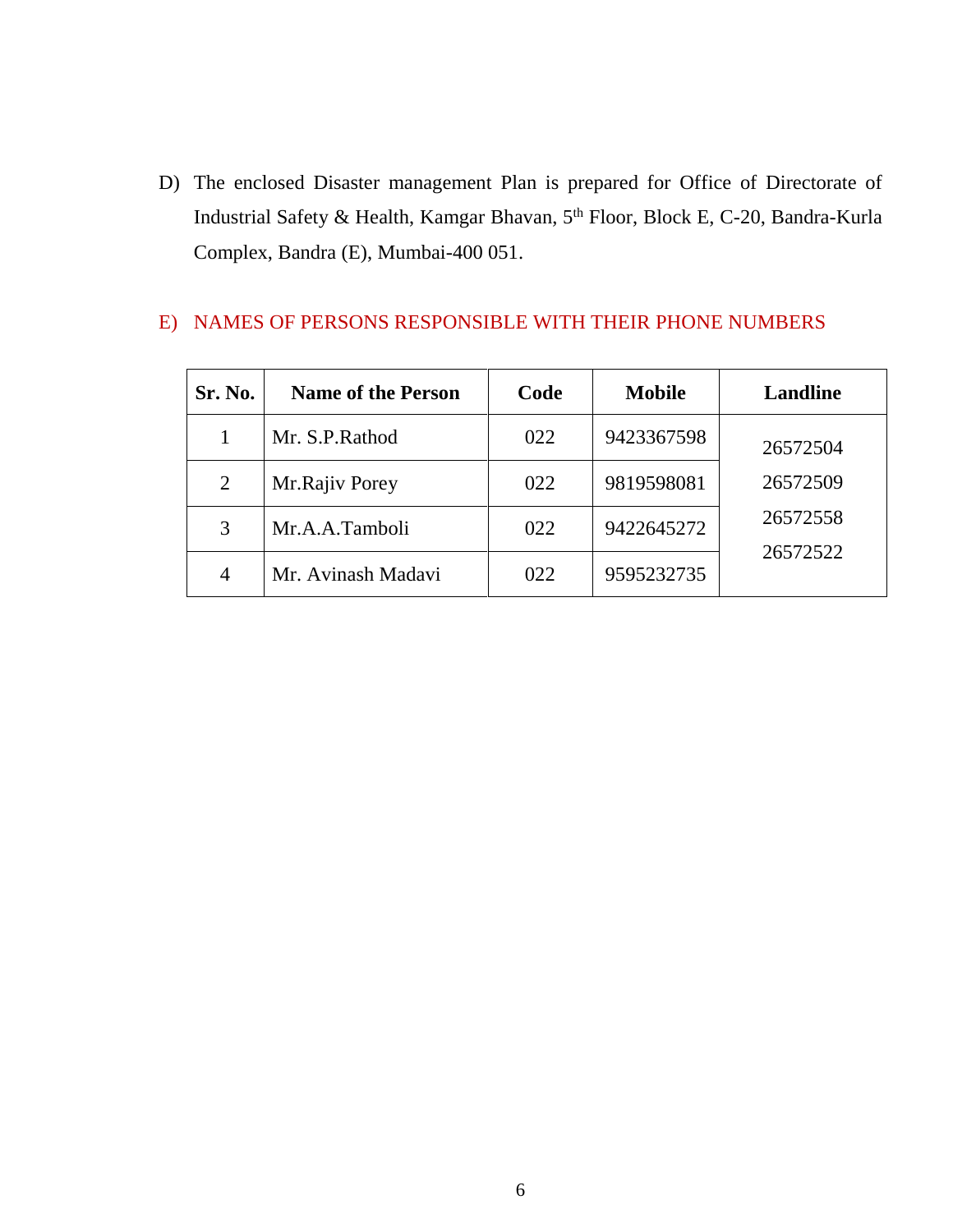**Plan of 5th Floor**

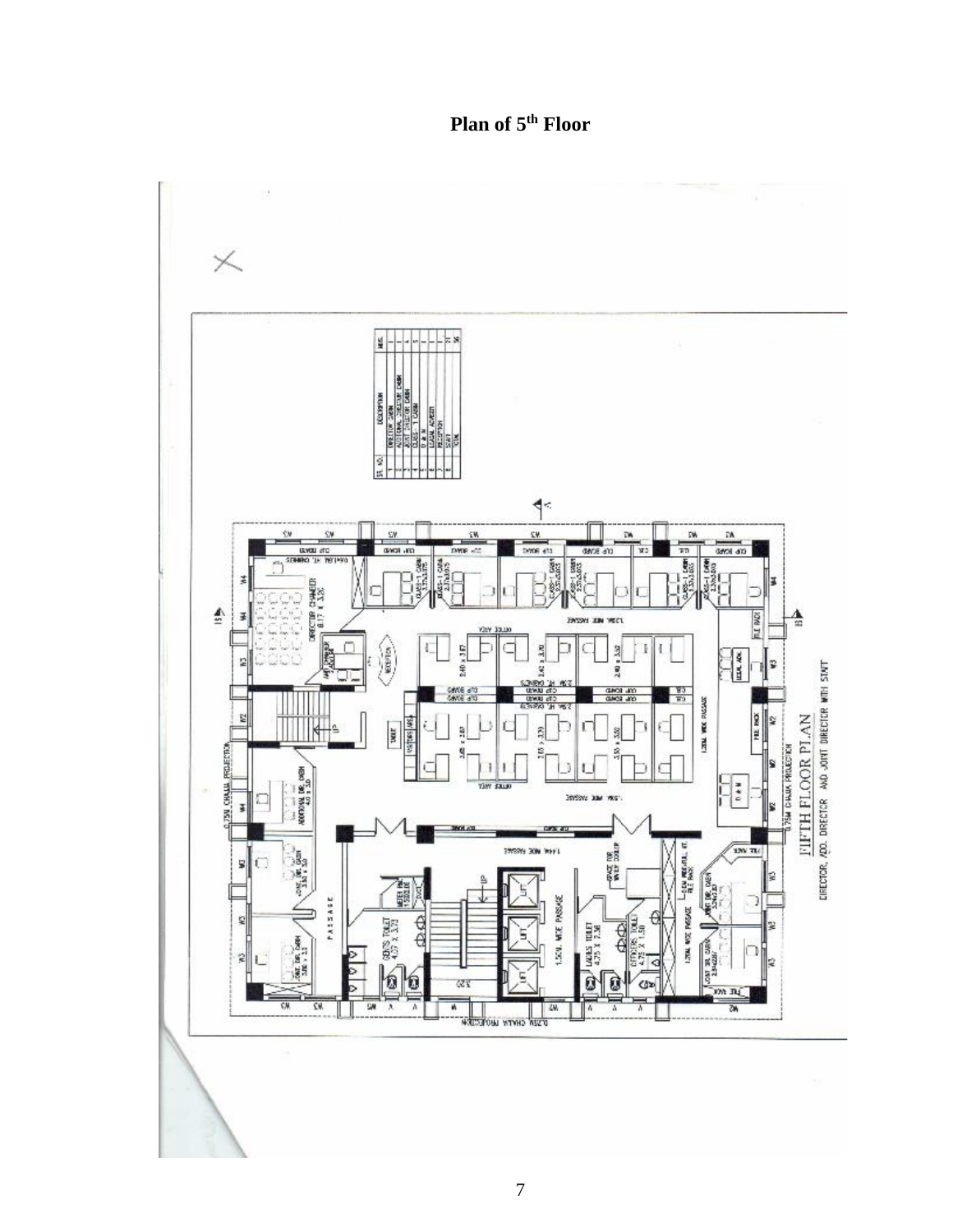**Plan of 6th Floor**

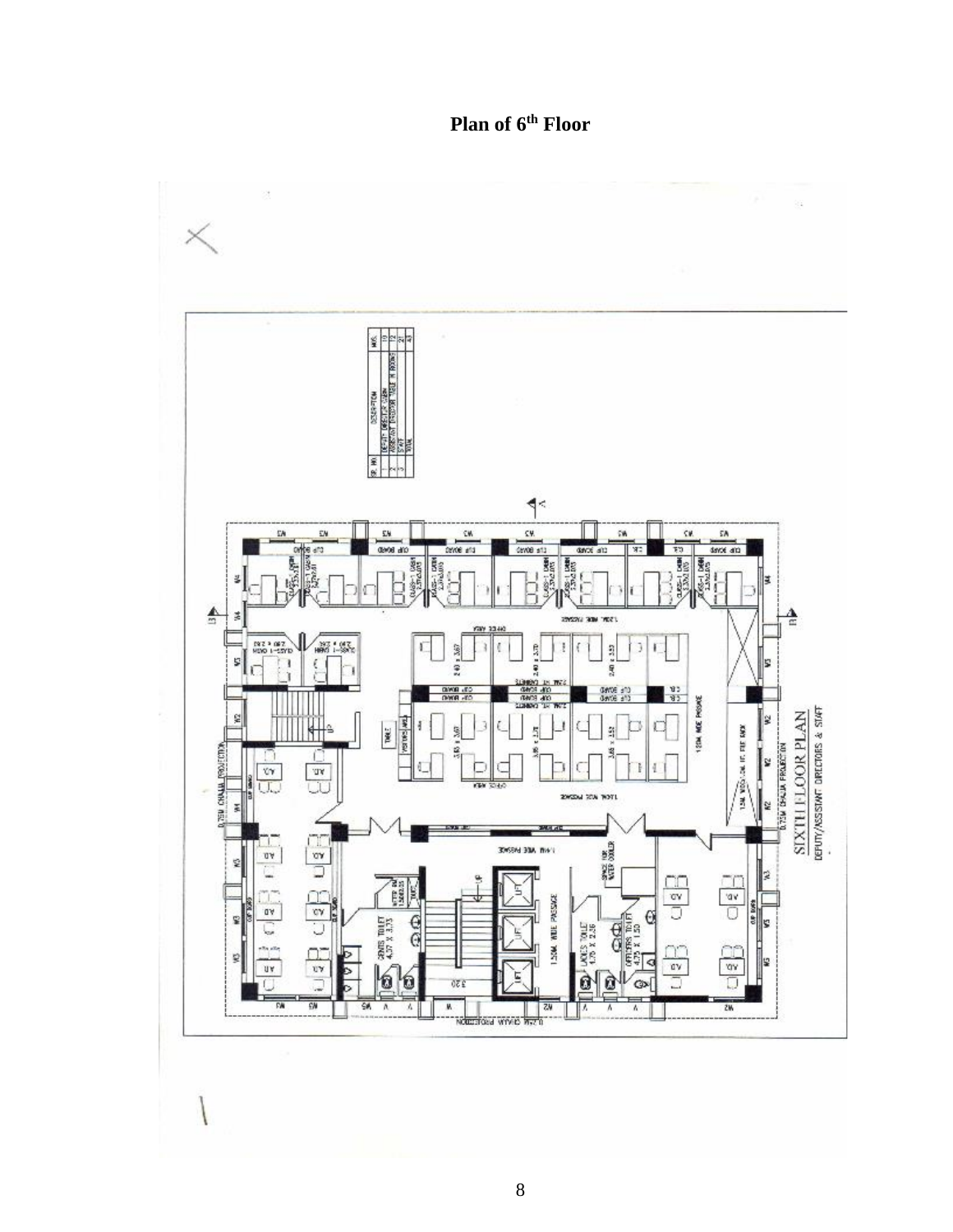#### **3. DISASTER MANAGEMENT PLAN - PREAMBLE :**

In spite of various preventive and precautionary measures taken, the possibility of a mishap cannot be totally ruled out. Hence, the need to prepare a Contingency Plan for dealing with incidences which may still occur and are likely to affect LIFE and PROPERTY both within the office and in the immediate neighborhood.

Such an emergency could be the result of malfunction of work discipline or nonobservance of operating instructions at Occupational Laboratory. It could, at times, be the consequence of acts outside the control of human like severe storm, flooding, earthquake or deliberate acts of arson or sabotage.

This Disaster management plan explains the code of conduct of all personnel in the office along with the actions to be taken in the event of an Emergency. This plan gives the guidelines for employees and others. It not only defines responsibilities but also informs about prompt rescue operations, evacuations, rehabilitation, co-ordination and communication.

### **EMERGENCY :**

An Emergency is a situation which may lead to or cause large scale damage or destruction of life, property or environment within or outside the office. Such an unexpected situation may be too difficult to handle for the normal work force within the office.

### **NATURE OF EMERGENCY:**

The emergency specified in the Disaster management plan refer to occurrence of one or more of the following event

- a) Fire,
- b) Major Accident such as structural or building collapse,
- c) Natural calamities like storm, flood, earth quake, Sabotage, act of terrorism, civil commotion, air raid etc.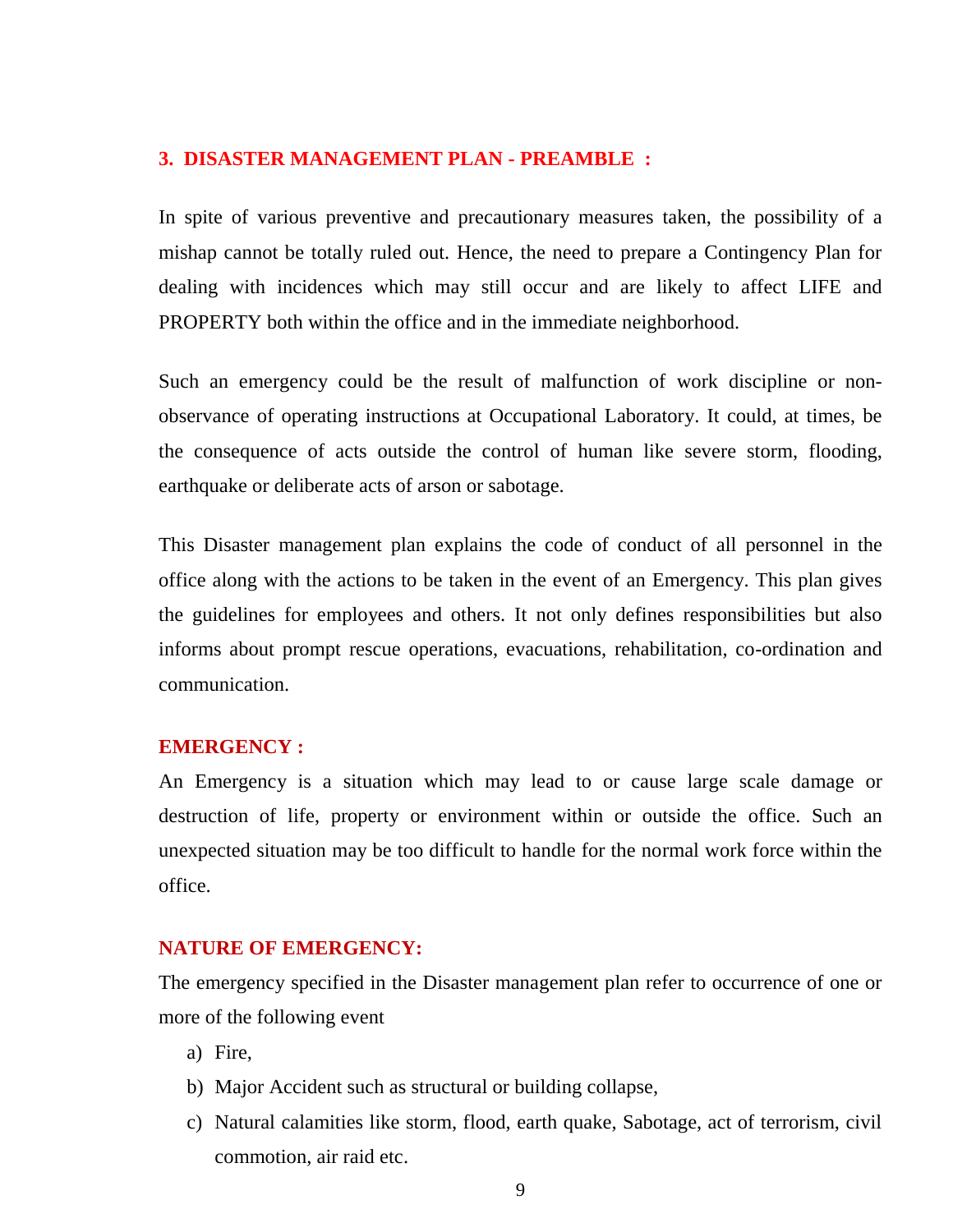# **OBJECTIVES :**

The objective of the major emergency procedure should be to make maximum use of the combined resources of the works and the outside services to

- effect the rescue and treatment of casualties;
- safeguard other people;
- minimise damage to property and the environment;
- initially contain and ultimately bring the incident under control;
- identify any deed and provide for the needs of relatives;
- provide authoritative information to news media;
- secure the safe rehabilitation of affected areas;
- Preserve relevant records of equipment by the subsequent enquiry into the cause and circumstances of the emergency.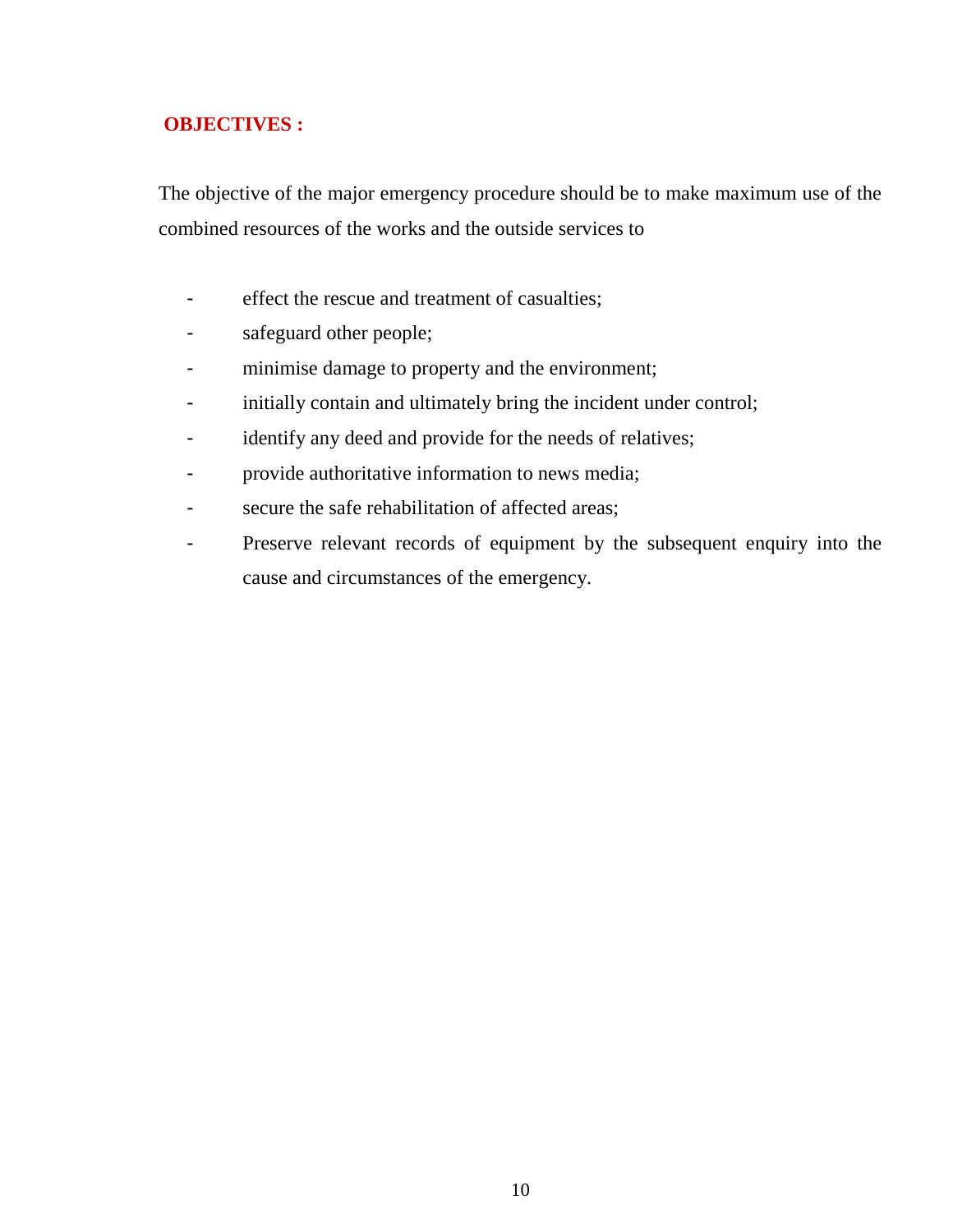### **4. ELEMENTS OF PLANNING :**

**A)** Name and address of the person furnishing the information Mr.S.P.Rathod, Director In charge, Directorate of Industrial Safety & Health, Maharashtra State, Mumbai. Ph – , Office – 022-26572504 / 09 / 22 / 58

Key Personnel of the organization and responsibilities assigned to them in case of an emergency.

- **1. Site Controller :** The Site controller or his nominated officer will assume overall responsibility for the site and its personnel. His duties are to:
- i) Assess the magnitude of the situation and decide if staff need to be evacuated from their assembly points to identified safer places:
- ii) Exercise direct operational control over areas other than those affected;
- iii) Undertake a continuous review of possible developments and assess in consultation with office personnel for evacuation if required;
- iv) Liaise with senior officials of Police, Fire Brigade, Medical, local authorities and provide advice on possible effects on areas inside and outside the office.
- v) Look after rehabilitation of affected persons on discontinuation of emergency:
- vi) Issue authorized statements to news media and ensure that evidence is preserved for enquiries to be conducted by the statutory authorities.

### **Mr. S.P. Rathod, Director I/C, ISH is the Site Controller.**

**2. Incident Controller :** An Officer nominated to act as the Incident Controller. Immediately on knowing about an emergency, he will rush to the incident site and take overall charge and report to the Site Controller. On arrival, he will assess the extent of emergency and decide if major emergency exists and inform the Communication Officer accordingly. His duties will be to ;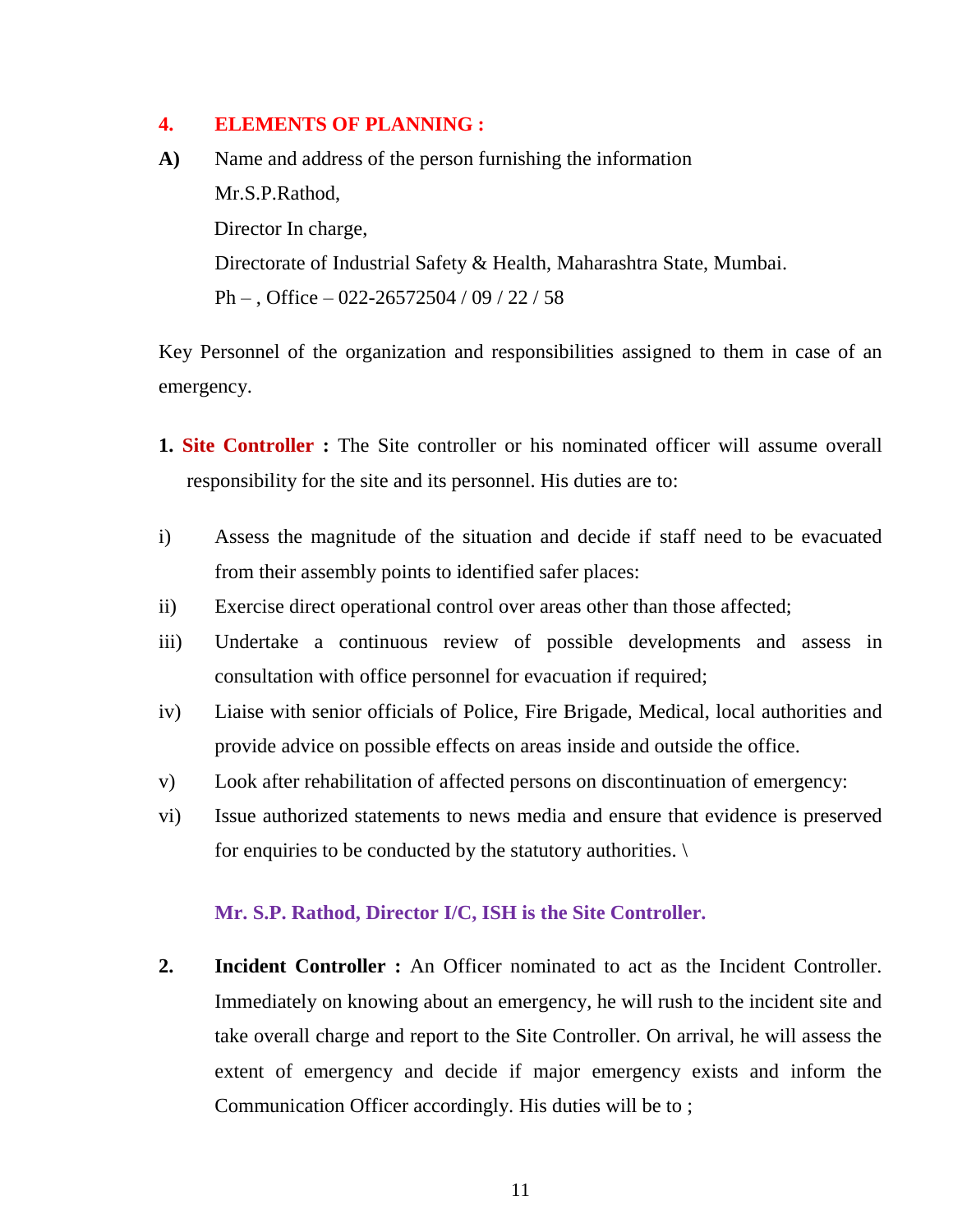- i. Direct all operations to stop within the affected area taking into consideration priorities for safety of personnel, minimize damage to the plant, property and environment and minimize loss of materials;
- ii. Provide advice and information to the local fire service, if required;
- iii. Ensure that all non-essential persons of the areas affected are evacuated to the assembly point and the areas are searched for casualties.
- iv. Set up communication points and establish contact with Emergency Control Centre in the event of failure of electric supply and internal telephones;
- v. Report on all significant developments to the site controller and
- vi. Have regard to the need to preserve the evidence so as to facilitate any enquiry into the cause and circumstances which caused or escalated the emergency.

### **Mr. A.A. Tamboli, Dy. Director, ISH is the incident controller.**

- **3.** He will also work as Liaison Officer and will be stationed at the main entrance during the emergency. He will, under the direction of the Site Controller, handle Police, Press and other enquiries, receive reports from roll - call leaders from assembly points and pass on the absentee information to the Incident Controller. His responsibilities shall be :
- i. To ensure that casualties receive adequate attention/to arrange additional help if required and inform relatives;
- ii. To control traffic movements and ensure that alternative transport is available when need arises; and
- iii. When emergency is prolonged, arrange for the relief of personnel and organize refreshments/ catering facility.

# **B. RESPONSIBILITIES OF EMERGENCY PERSONNEL AFTER WORKING HOURS ;**

The responsibility lies with security staff who is present during the period depending shift timings.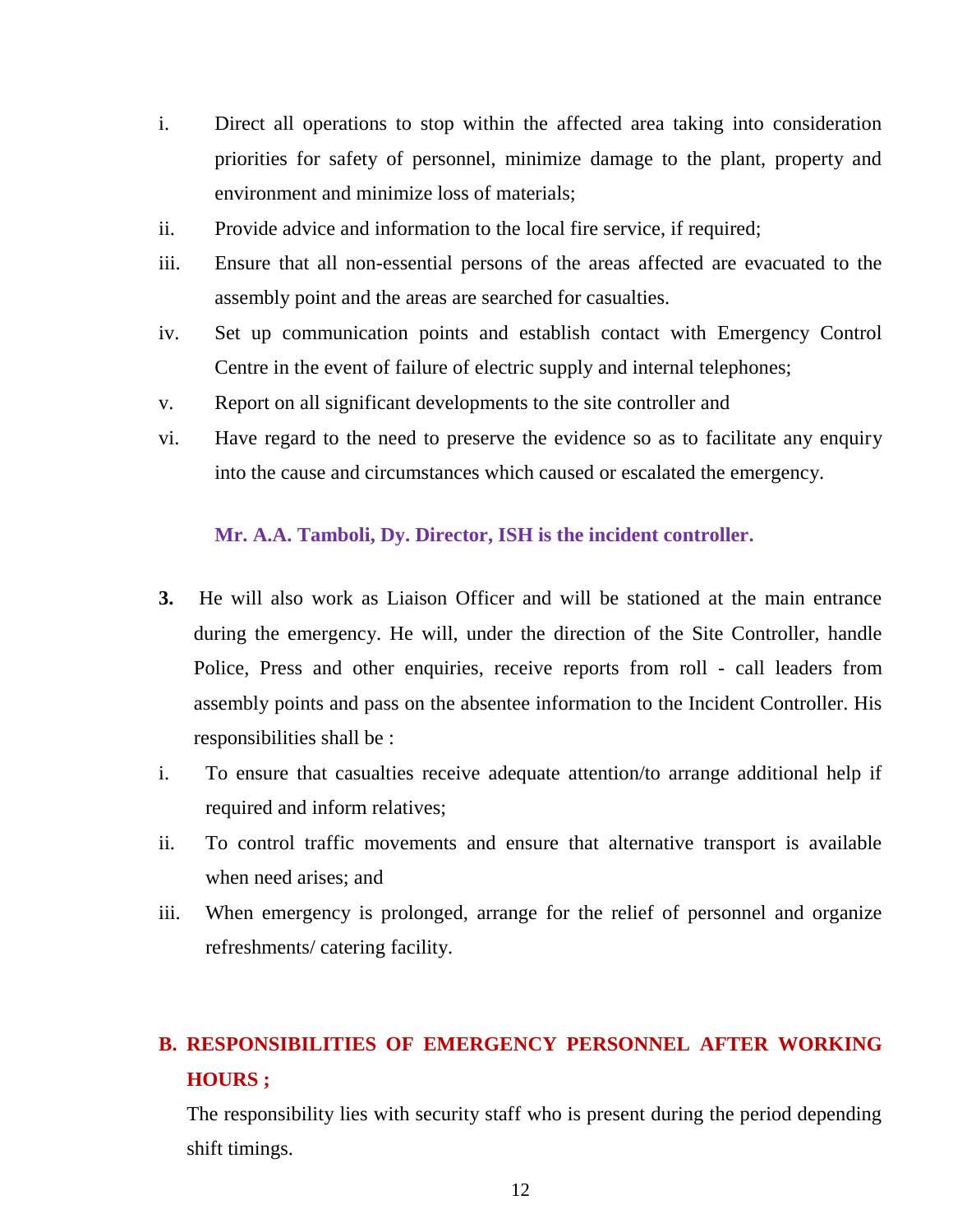### **5. INFRASTRUCTURE :**

**EMERGENCY CONTROL CENTRE :** Emergency Control Centre is set up at Site / Incident Controller office. The Control Centre is the focal point in case of an emergency from where the operations to handle the emergency are directed and coordinated. It will control site activities and furnished with external and internal telephone connections, list of essential telephone numbers list of key persons and their addresses.

**ASSEMBLY POINT :** Assembly point is set up farthest from the location of likely hazardous events, (near main gate) where persons from office area and visitors would assemble in case of emergency. Up-to-date list of pre-designated employees of various departments (Shift-wise) must be available at these points so that roll call could be taken. Pre-designated persons would take charge of these points and mark presence as the people come into it. Sigh board is required to be displayed at this location for visual control.

**COMMUNICATION SYSTEM** : Since office set up is small, all such communication is done verbally or through cell phones/landlines.

An adequate number of external and internal telephone connections are installed.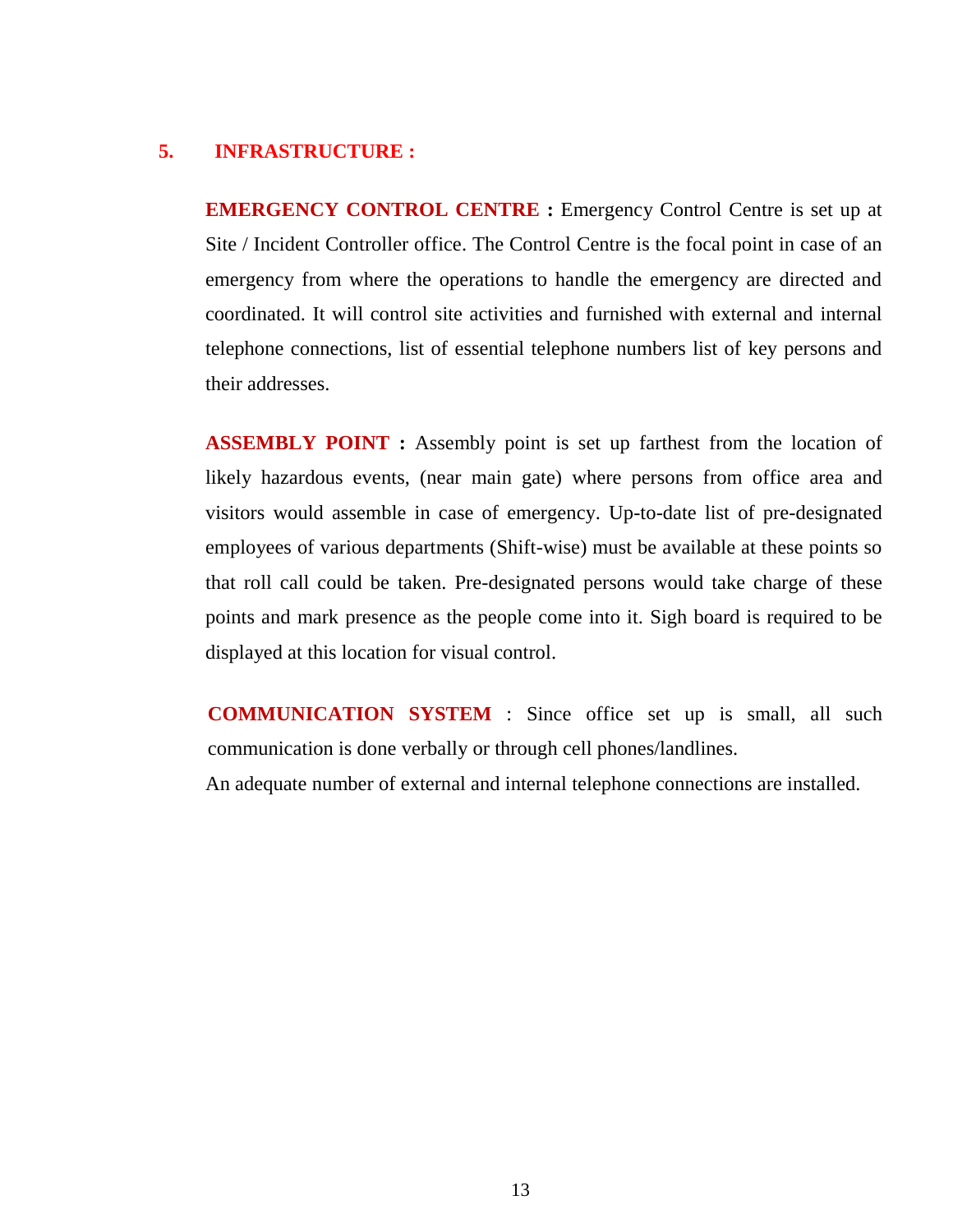# **6. OUTSIDE ORGANIZATIONS IF INVOLVED IN ASSISTING DURING ON-SITE EMERGENCY :**

### TYPES OF ACCIDENT & RESPONSIBILITY ASSIGNED

In case of emergency stated above, outside agencies will required to be called for carrying their respective roll.

- A) Fire Brigade For rescue & salvage operation
- B) Police
	- i) to communicate the correct information to other agencies & media.
	- ii) traffic & mob control by cordoning off the area,
	- iii) to take charge and give information to relatives of casualties.
- C) Hospitals & Doctors emergency medical treatment of affected persons.
- D) Technical a) to give necessary technical assistance to service agencies b) to investigate the cause of accident
- F) Transporters a) transportation of casualties & properties.
- G) Neighboring residential area/buildings.

### **Details of liaison arrangement between the organization.**

All the organization involved in assisting during an emergency were contacted and apprised of the details about the occupation; likely emergency incidents; steps taken to avoid / reduce risk mitigation methods, resources availability etc. They are informed about their role in case of above emergencies. The details are as follows

# **Collector Office, Bandra** : 022 26556799 / 022 26556806 **Police**

| Sr. No. | <b>Name of Police Station</b> | Tel No.      |
|---------|-------------------------------|--------------|
|         | Commissioner of police        | 022          |
|         | <b>B.K.C. Police Station</b>  | 022 26504481 |
|         |                               | 022 26504482 |
|         | Police                        | 1 ( ) ( )    |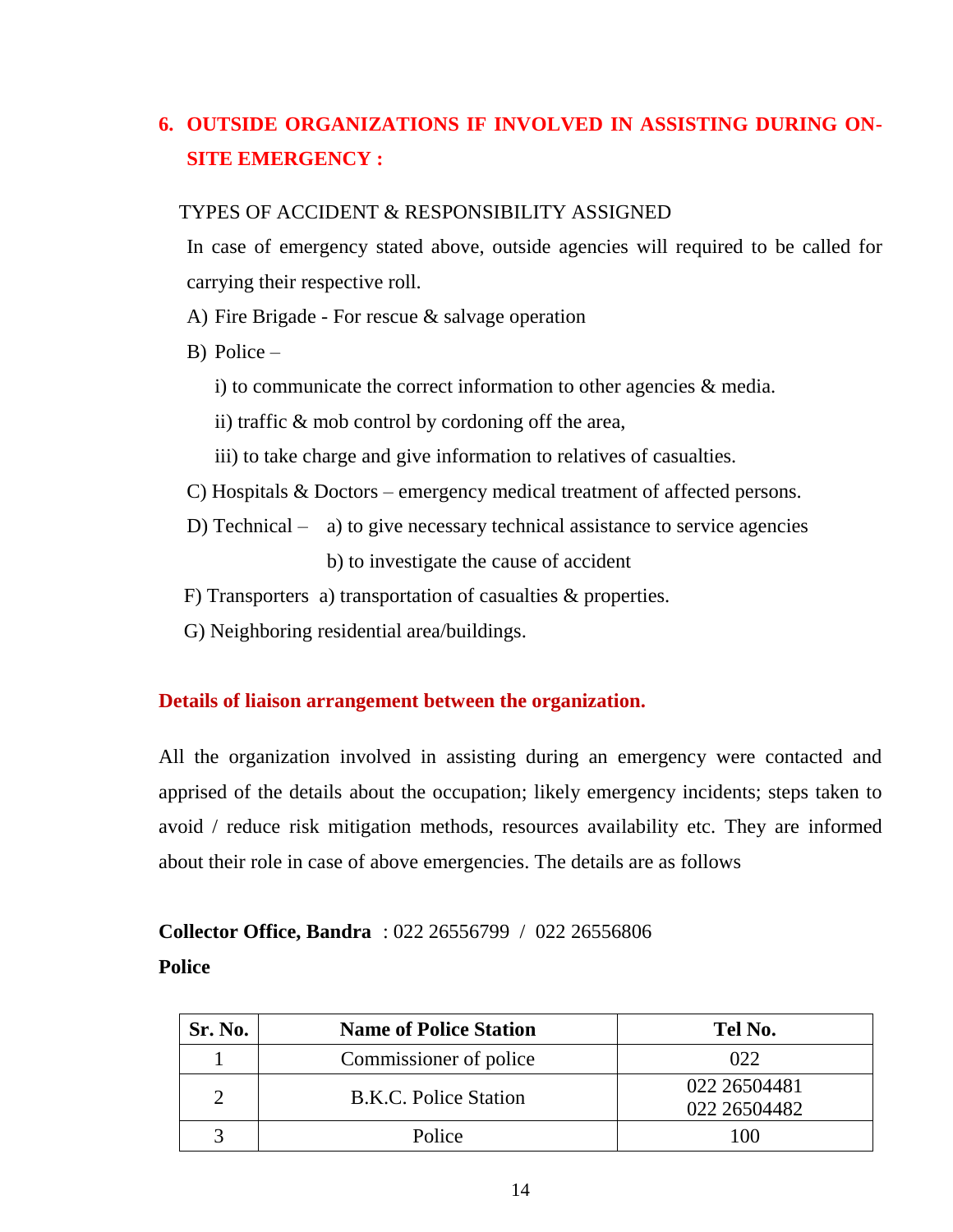# **Fire Brigade Station**

| Fire Brigade | 022 26522426 |
|--------------|--------------|
| Fire         |              |

# **Ambulance Services**

|    | Gurunanak Hospital, Govt. Colony  | 022 4222 7777 |
|----|-----------------------------------|---------------|
| 2. | Urban Health Centre, Govt. Colony | 022 26425611  |
|    |                                   | 022 26553317  |
| 3. | Bhabha Hospital, Bandra (West)    | 022 2642 2541 |
|    |                                   | 022 2642 2775 |
|    | Ambulance                         | 102/108       |

# **Hospitals**

| Sr. No. | <b>Name of Hospital</b>           | Tel. No.      |
|---------|-----------------------------------|---------------|
|         | Gurunanak Hospital, Govt. Colony  | 022 4222 7777 |
| 2.      | Urban Health Centre, Govt. Colony | 022 26425611  |
|         |                                   | 022 26553317  |
| 3.      |                                   | 022 2642 2541 |
|         | Bhabha Hospital, Bandra (West)    | 022 2642 2775 |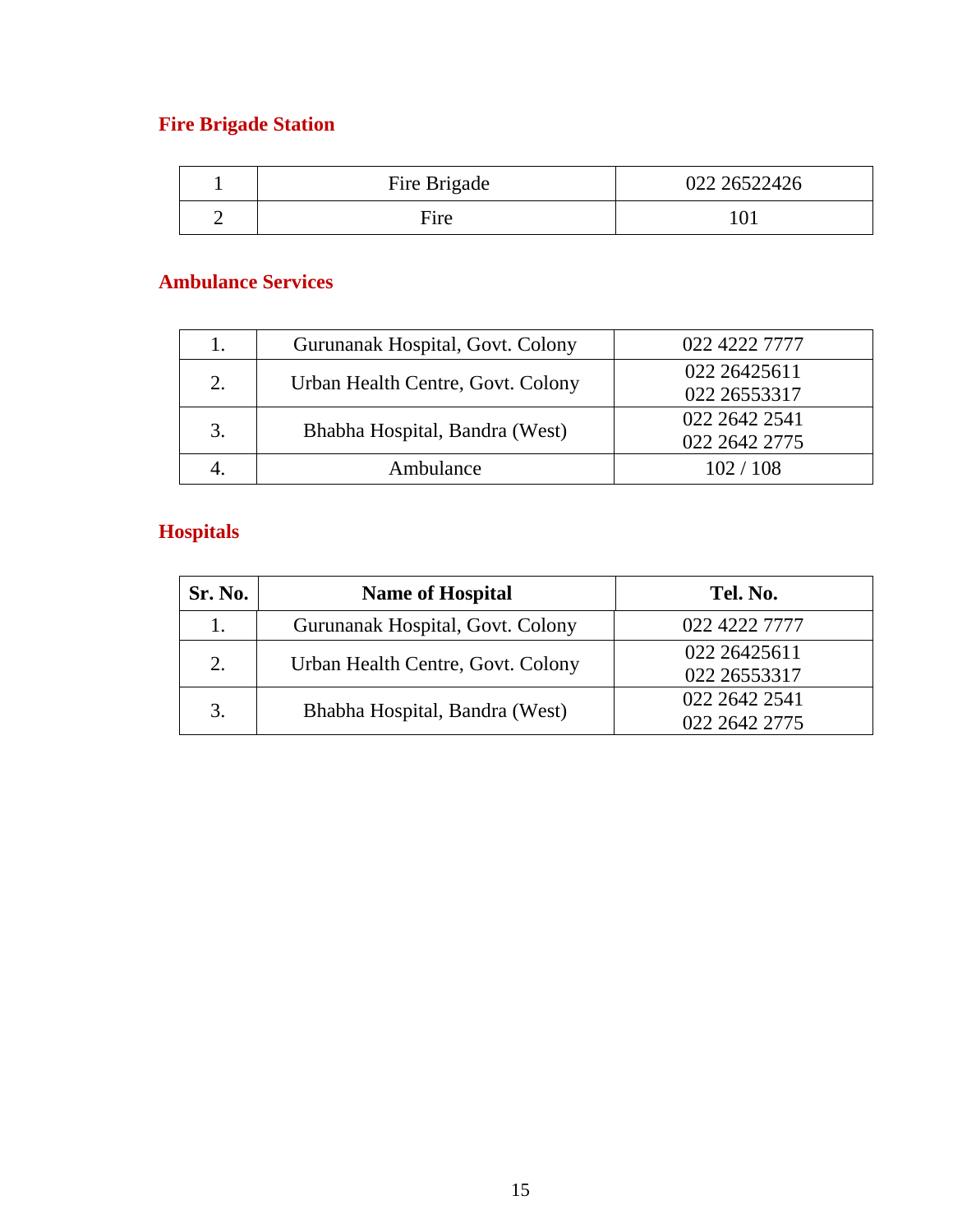# **7. DETAILS ABOUT THE SITE**

# **Fifth floor : 32 persons**

Director and Additional /Joint /Deputy Director's cabine Office Staff

### **Sixth floor : 25 persons**

Deputy Director

Conference room

Occupational Health - Laboratory

Office Staff

# **Eight Floor : 2 persons**

Record Room

## **a) Location of dangerous substances :**

Occupational Health -Laboratory

| Sr.            | <b>Chemical Name</b> | <b>Physical Hazard</b>  | <b>Health Hazard</b>                 | <b>Maximum</b>   |
|----------------|----------------------|-------------------------|--------------------------------------|------------------|
| N <sub>0</sub> |                      |                         |                                      | <b>Storage</b>   |
| $\mathbf{1}$   | Acetic Acid          | Flammable liquid        | Causes severe skin burns and eye     | 1 litre          |
|                |                      | and vapour              | damage                               |                  |
| $\overline{2}$ | Acetone              | Highly flammable        | Causes serious eye irritation        | 1 litre          |
|                |                      | liquid and vapour       | May cause drowsiness or dizziness    |                  |
| 3              | Liquor Ammonia       |                         | Causes serious eye damage            | 2.5 litre        |
|                |                      |                         | Causes skin irritation               |                  |
| $\overline{4}$ | Benzene              | <b>Highly flammable</b> | Causes damage to organs through      | 500 ml           |
|                |                      | liquid and vapour       | prolonged or repeated                |                  |
|                |                      |                         | exposure. Causes serious eye         |                  |
|                |                      |                         | irritation                           |                  |
|                |                      |                         | Causes skin irritation. May be fatal |                  |
|                |                      |                         | if swallowed and enters              |                  |
|                |                      |                         | airways. May cause cancer            |                  |
| 5              | Benzidine            |                         | Harmful if swallowed. May cause      | $25 \text{ gm}$  |
|                |                      |                         | cancer                               |                  |
| 6              | <b>Boric Acid</b>    |                         | May damage fertility or the unborn   | $500 \text{ gm}$ |
|                |                      |                         | child                                |                  |
| 7              | Carbon               |                         | Causes damage to organs through      | 500 ml           |
|                | Tetrachloride        |                         | prolonged or repeated                |                  |
|                |                      |                         | exposure.Suspected of causing        |                  |
|                |                      |                         | cancer                               |                  |
|                |                      |                         | Toxic if inhaled. Toxic if swallowed |                  |
|                |                      |                         | Toxic in contact with skin           |                  |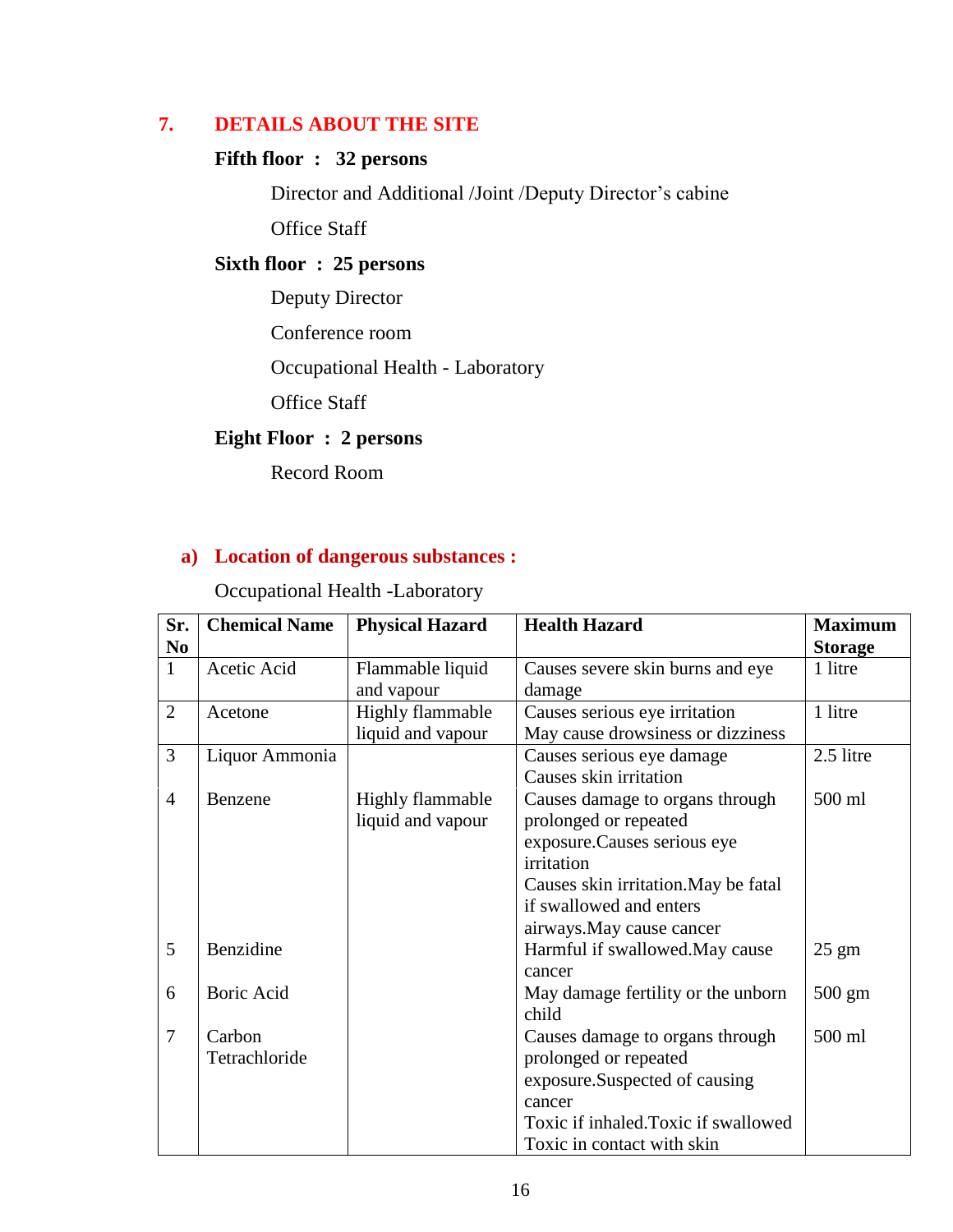| 8  | Chloroform         |                                              | Causes damage to organs through<br>prolonged or repeated<br>exposure. Causes serious eye<br>irritation<br>Causes skin irritation. Harmful if<br>swallowed<br>Suspected of causing cancer | 2.5 litre        |
|----|--------------------|----------------------------------------------|------------------------------------------------------------------------------------------------------------------------------------------------------------------------------------------|------------------|
| 9  | Carbon Disulfide   | <b>Highly flammable</b><br>liquid and vapour | Causes damage to organs through<br>prolonged or repeated                                                                                                                                 | 500 ml           |
|    |                    |                                              | exposure. Causes serious eye                                                                                                                                                             |                  |
|    |                    |                                              | irritation<br>Causes skin irritation                                                                                                                                                     |                  |
| 10 | Cedarwood Oil      |                                              | May be fatal if swallowed & enters                                                                                                                                                       | 1 lire           |
| 11 | Cadmium            |                                              | Causes damage to organs through                                                                                                                                                          | $100 \text{ gm}$ |
|    | Chloride -         |                                              | prolonged or repeated                                                                                                                                                                    |                  |
|    | Anhydrous          |                                              | exposure.Fatal if inhaled                                                                                                                                                                |                  |
|    |                    |                                              | May cause cancer. May cause                                                                                                                                                              |                  |
|    |                    |                                              | genetic defects                                                                                                                                                                          |                  |
|    |                    |                                              | May damage fertility or the unborn                                                                                                                                                       |                  |
|    |                    |                                              | child<br>Toxic if swallowed airways                                                                                                                                                      |                  |
| 12 | Diethylamine       | <b>Highly flammable</b>                      | Causes severe skin burns and eye                                                                                                                                                         | 500 ml           |
|    |                    | liquid and vapour                            | damage                                                                                                                                                                                   |                  |
|    |                    |                                              | Harmful if inhaled.Harmful if                                                                                                                                                            |                  |
|    |                    |                                              | swallowed                                                                                                                                                                                |                  |
|    |                    |                                              | Harmful in contact with skin                                                                                                                                                             |                  |
| 13 | Dithizone          |                                              | Causes serious eye irritation.Causes                                                                                                                                                     | $25 \text{ gm}$  |
|    |                    |                                              | skin irritation                                                                                                                                                                          |                  |
|    |                    |                                              | May cause respiratory irritation                                                                                                                                                         |                  |
| 14 | <b>Ethyl Ether</b> | Extremely                                    | Harmful if swallowed                                                                                                                                                                     | 1 litre          |
|    |                    | flammable liquid                             | May cause drowsiness or dizzines                                                                                                                                                         |                  |
|    |                    | and vapour<br>May form                       |                                                                                                                                                                                          |                  |
|    |                    | explosive peroxides                          |                                                                                                                                                                                          |                  |
| 15 | Ethylenediamine    |                                              | Causes serious eye irritation                                                                                                                                                            | $500 \text{ gm}$ |
|    | Tetraacetic Acid   |                                              |                                                                                                                                                                                          |                  |
| 16 | Ferric             |                                              | Causes serious eye irritation.Causes                                                                                                                                                     | 500 gm           |
|    | Ammonium           |                                              | skin irritation                                                                                                                                                                          |                  |
|    | Sulfate            |                                              |                                                                                                                                                                                          |                  |
| 17 | Formaldehyde       |                                              | Causes severe skin burns and eye                                                                                                                                                         | 500 ml           |
|    |                    |                                              | damage                                                                                                                                                                                   |                  |
|    |                    |                                              | May cause an allergic skin reaction<br>May cause cancer. Toxic if                                                                                                                        |                  |
|    |                    |                                              | inhaled.Toxic if swallowed                                                                                                                                                               |                  |
|    |                    |                                              | Toxic in contact with skin                                                                                                                                                               |                  |
| 18 | Giemsa Stain       |                                              | Causes serious eye irritation                                                                                                                                                            | 1 litre          |
| 19 | Hydrochloric       | May be corrosive to                          | Causes severe skin burns and eye                                                                                                                                                         | 2.5 litre        |
|    | Acid               | metals                                       | damage                                                                                                                                                                                   |                  |
|    |                    |                                              | May cause respiratory irritation                                                                                                                                                         |                  |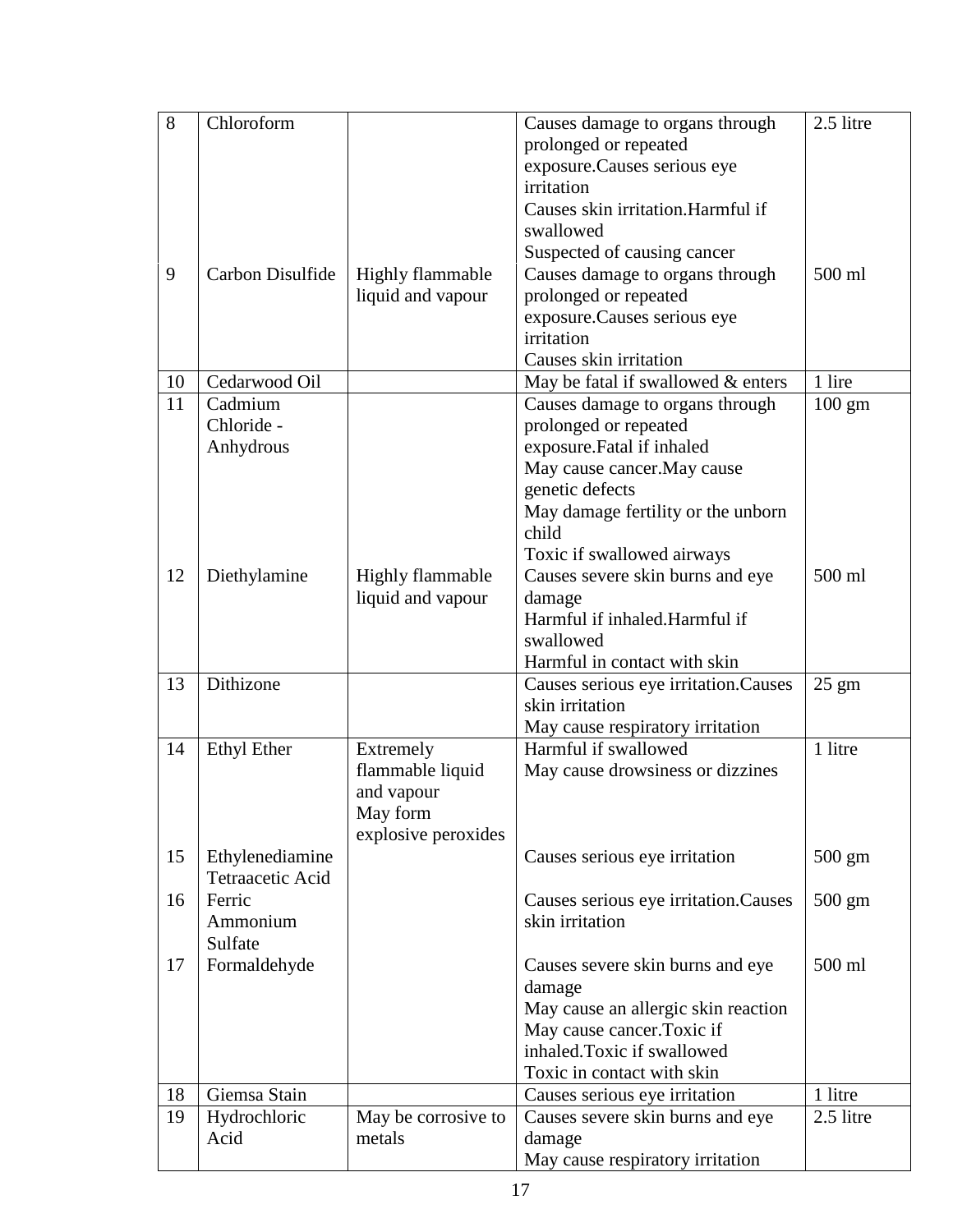| 20 | Hydrofluoric              |                                 | Causes severe skin burns and eye                                          | 1 litre          |
|----|---------------------------|---------------------------------|---------------------------------------------------------------------------|------------------|
|    | Acid                      |                                 | damage                                                                    |                  |
|    |                           |                                 | Fatal if inhaled. Fatal if swallowed<br>Fatal in contact with skin        |                  |
| 21 | Hydrogen gas              | Extremely                       |                                                                           | 1 cylinder       |
|    |                           | flammable gas                   |                                                                           | of               |
|    |                           |                                 |                                                                           | 46.7 litre       |
| 22 | Hydroxylamine             | May be corrosive to             | Causes serious eye irritationCauses                                       | $100 \text{ gm}$ |
|    | Hydrochloride             | metals                          | skin irritation                                                           |                  |
|    |                           |                                 | Harmful if swallowed.Harmful in                                           |                  |
|    |                           |                                 | contact with skin                                                         |                  |
|    |                           |                                 | May cause an allergic skin reaction                                       |                  |
|    |                           |                                 | May cause damage to organs                                                |                  |
|    |                           |                                 | through prolonged or repeated                                             |                  |
|    |                           |                                 | exposure.Suspected of causing                                             |                  |
|    |                           |                                 | cancer                                                                    |                  |
| 23 | Isopropanol               | <b>Highly flammable</b>         | Causes serious eye irritation                                             | 1 litre          |
| 24 | Mercuric                  | liquid and vapour               | May cause drowsiness or dizziness<br>Fatal if inhaled. Fatal if swallowed |                  |
|    | Chloride                  |                                 | Fatal in contact with skin.May                                            | $100 \text{ gm}$ |
|    |                           |                                 | cause damage to organs through                                            |                  |
|    |                           |                                 | prolonged or repeated exposure                                            |                  |
| 25 | Mercury -                 |                                 | Causes damage to organs through                                           | $100 \text{ gm}$ |
|    | Elemental                 |                                 | prolonged or repeated                                                     |                  |
|    |                           |                                 | exposure.Fatal if inhaled                                                 |                  |
| 26 | Methanol                  | Highly flammable                | Causes damage to organs. Toxic if                                         | 1 litre          |
|    |                           | liquid and vapour               | inhaled                                                                   |                  |
|    |                           |                                 | Toxic if swallowed. Toxic in contact                                      |                  |
|    |                           |                                 | with skin                                                                 |                  |
| 27 | Nitric Acid $(>6$         | May intensify fire;<br>oxidizer | Causes severe skin burns and eye                                          | 2.5 litre        |
| 28 | molar)<br>Perchloric Acid | May cause fire or               | damage<br>Causes severe skin burns and eye                                | 1 litre          |
|    |                           | explosion; strong               | damage                                                                    |                  |
|    |                           | oxidizer                        |                                                                           |                  |
| 29 | Phenol                    |                                 | Causes severe skin burns and eye                                          | $500 \text{ gm}$ |
|    |                           |                                 | damage                                                                    |                  |
|    |                           |                                 | May cause damage to organs                                                |                  |
|    |                           |                                 | through prolonged or repeated                                             |                  |
|    |                           |                                 | exposure.Suspected of causing                                             |                  |
|    |                           |                                 | genetic defects                                                           |                  |
|    |                           |                                 | Toxic if inhaled. Toxic if swallowed                                      |                  |
|    |                           |                                 | Toxic in contact with skin                                                |                  |
| 30 | Phosphoric Acid           |                                 | Causes severe skin burns and eye                                          | 1 litre          |
| 31 | Picric Acid               | Explosive                       | damage<br>Toxic if inhaled. Toxic if swallowed                            | 1 litre          |
|    |                           |                                 | Toxic in contact with skin                                                |                  |
| 32 | Potassium                 | May intensify fire;             | Harmful if swallowed                                                      | $500 \text{ gm}$ |
|    | Permanganate              | oxidizer                        |                                                                           |                  |
|    |                           |                                 |                                                                           |                  |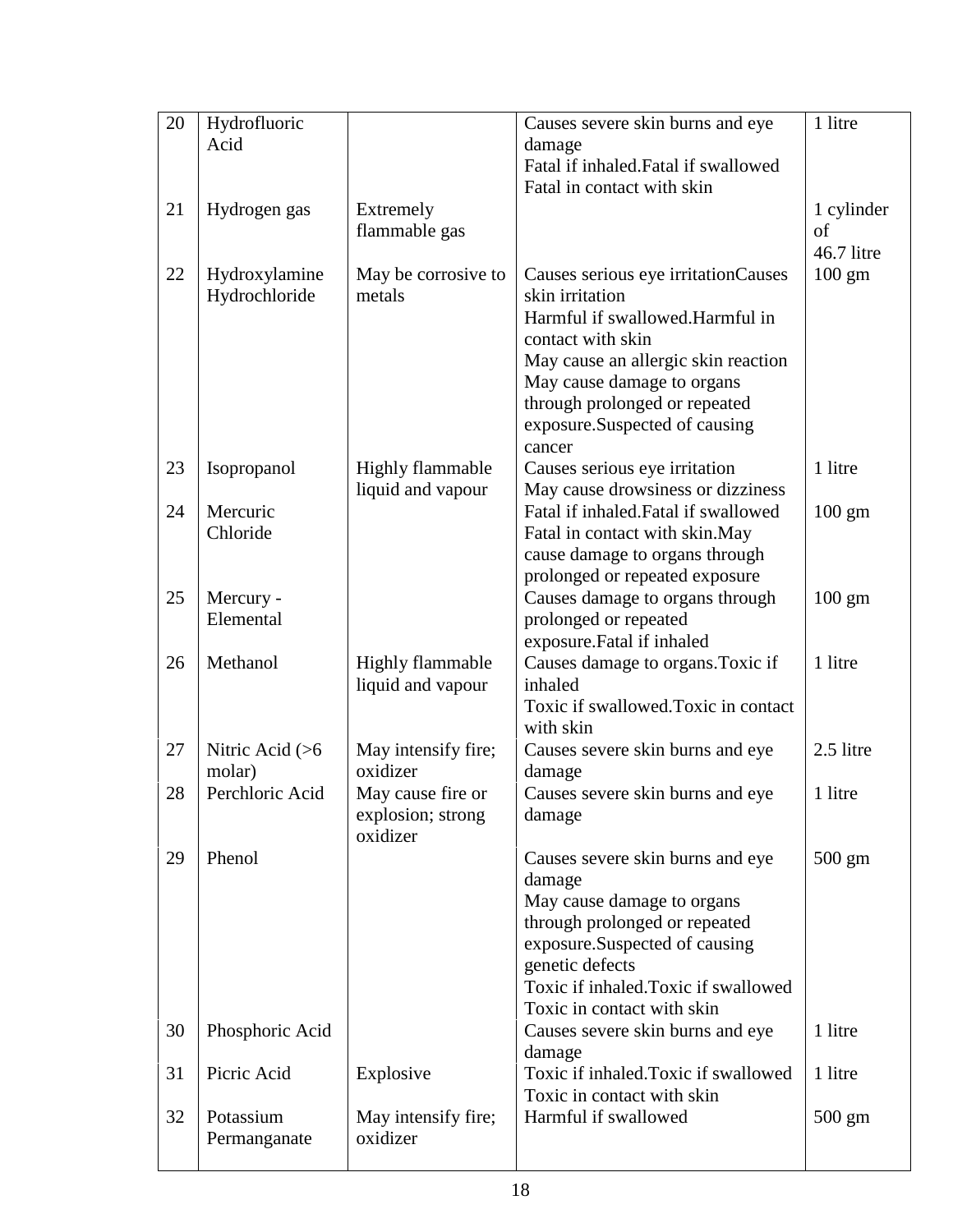| 33 | Potassium cynide      | may explode when<br>heated.                                                               | Early symptoms include headache,<br>dizziness, fast heart rate, shortness<br>of breath, and vomiting. <sup>[2]</sup> This may<br>then be followed by seizures, slow<br>heart rate, low blood pressure, loss<br>of consciousness, and cardiac arrest. | 500 gm           |
|----|-----------------------|-------------------------------------------------------------------------------------------|------------------------------------------------------------------------------------------------------------------------------------------------------------------------------------------------------------------------------------------------------|------------------|
| 34 | Pyridine              | <b>Highly flammable</b><br>liquid and vapour                                              | Harmful if inhaled.Harmful if<br>swallowed                                                                                                                                                                                                           | 500 ml           |
| 35 | Sodium Bisulfite      |                                                                                           | Harmful in contact with skin<br>Contact with acids liberates toxic<br>gas<br>Harmful if swallowed                                                                                                                                                    | $100 \text{ gm}$ |
| 36 | Sodium<br>Borohydride | In contact with<br>water releases<br>flammable gases<br>which may ignite<br>spontaneously | Causes serious eye damage<br>Causes severe skin burns and eye<br>damage<br>Harmful if inhaled<br>Toxic if swallowed                                                                                                                                  | $100 \text{ gm}$ |
| 37 | Sodium<br>Hydroxide   |                                                                                           | Causes severe skin burns and eye<br>damage                                                                                                                                                                                                           | $500 \text{ gm}$ |
| 38 | <b>Sodium Nitrate</b> | May intensify fire;<br>oxidizer                                                           | Causes serious eye irritation                                                                                                                                                                                                                        | $500 \text{ gm}$ |
| 39 | Sodium Nitrite        | May intensify fire;<br>oxidizer                                                           | Toxic if swallowed                                                                                                                                                                                                                                   | 500 gm           |
| 40 | Sulfanilic Acid       |                                                                                           | Causes serious eye irritation.<br>Causes skin irritation<br>May cause an allergic skin reaction                                                                                                                                                      | $100 \text{ gm}$ |
| 41 | Sulfuric Acid         |                                                                                           | Causes severe skin burns and eye<br>damage                                                                                                                                                                                                           | 2.5 litre        |
| 42 | Thiourea              |                                                                                           | Harmful if swallowed.Suspected of<br>causing cancer                                                                                                                                                                                                  | $500 \text{ gm}$ |
| 43 | Toluene               | Highly flammable<br>liquid and vapour                                                     | Causes skin irritation. May be fatal<br>if swallowed and enters airways.<br>May cause damage to organs<br>through prolonged or repeated<br>exposure. May cause drowsiness or<br>dizziness.Suspected of damaging<br>fertility or the unborn child     | 500 ml           |
| 44 | Toluidine, o-         |                                                                                           | Causes serious eye irritation.<br>May cause cancer<br>Toxic if inhaled.Toxic if swallowed                                                                                                                                                            | $100 \text{ gm}$ |
| 45 | Triton X-100          |                                                                                           | Causes serious eye damage<br>Harmful if swallowed                                                                                                                                                                                                    | 500 ml           |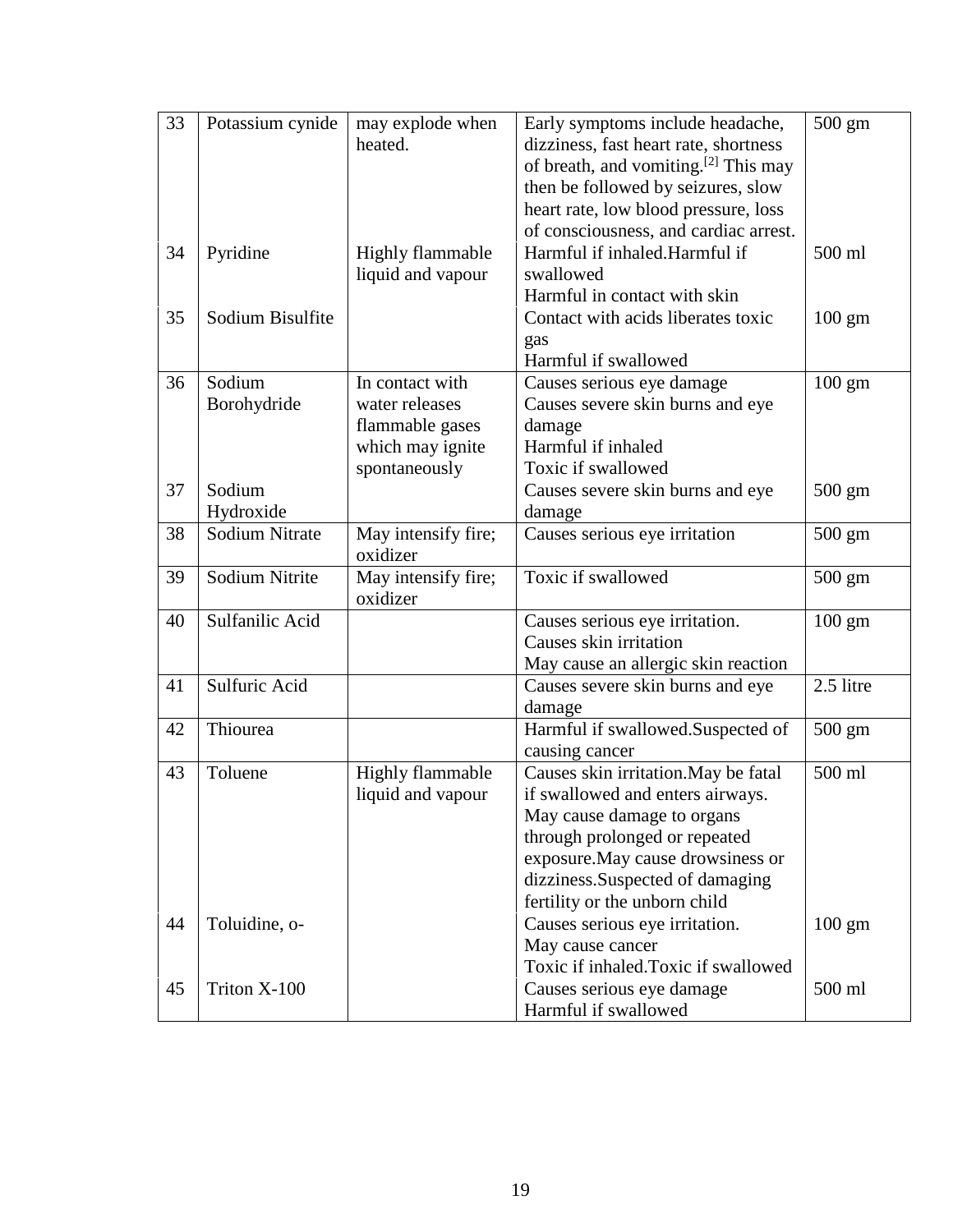| Sr.No.         | <b>Name of Instrument</b> | <b>Use</b>                                               |
|----------------|---------------------------|----------------------------------------------------------|
| 1              | Centrifuge machine        | Separation of blood components                           |
| $\overline{2}$ | Muffle Furnace            |                                                          |
| 3              | X-ray                     | Evaluate radiographic abnormalities in chest provoked by |
|                |                           | inhalation of dust.                                      |
| $\overline{4}$ | Gas Chromatography        | Estimation of solvent vapors/organic chemicals           |
| 5              | Muffle furnace            | for analytical purpose                                   |
| 6              | Distilled water apparatus | for making pyrogen free distilled water for routine      |
|                |                           | laboratory requirements.                                 |
| $\overline{7}$ | <b>Hot Plate</b>          | for analytical purpose                                   |
| 8              | Water bath                | for analytical purpose                                   |
| 9              | Electrical oven           | for analytical purpose                                   |
| 10             | Refrigerator              | For storage of blood sample and chemicals                |

### **List of Dangerous Instruments used in laboratory**

**Dangerous Instrument** Law and Legal Definition. A **dangerous instrument** is any **instrument**, article, or substance which, under the circumstances in which it is used, attempted to be used, or threatened to be used, is highly capable of causing death or serious physical injury.

### **b) Seat of key person :**

Except security staff, the seat of key persons is located on Fifth floor in office building.

### **c) Emergency control centre :**

The Emergency Control Centre is the place from which the operations to handle the emergency are directed and co-ordinated. It will be attended by the Site/ Incident Controller.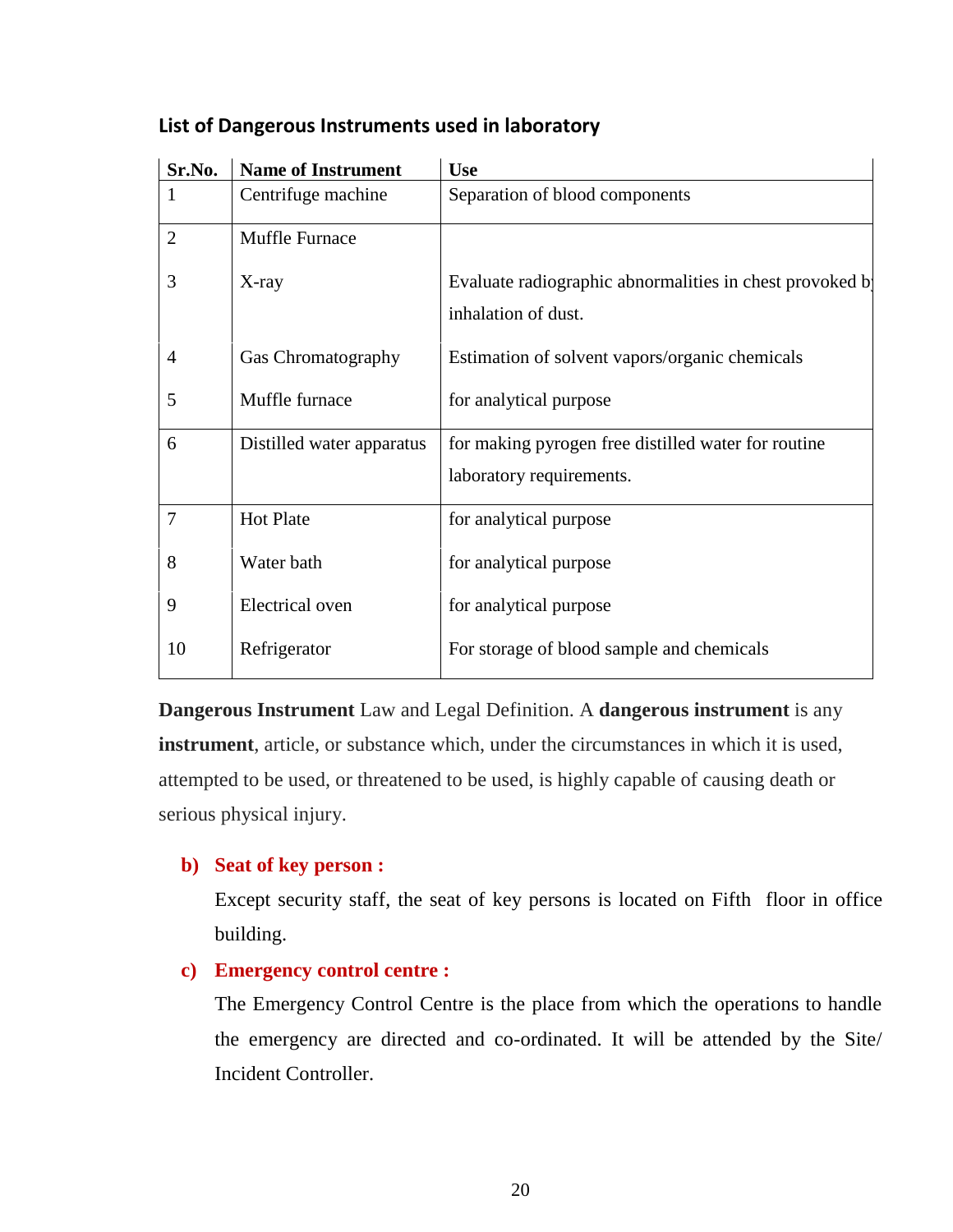Emergency Control Centre contain :

- a) an adequate number of external telephones.
- b) an adequate number of internal telephones;
- c) following are the resources;
	- i. Fire extinguishers
	- ii. the fire water system and additional sources of water
	- iii. assembly point
	- iv. vehicle parking;
	- v. Smoke detectors

d) note-pads, pens, pencils to record all messages received and sent by whatever means;

e) nominal roll of employees or access to this information

### **Fire Fighting Equipments :**

The fire hydrant and sprinkler installation in office building is complete. The same would help in combating the emergency instantly till outside help is arrived. It is recommended to complete the same immediately to maintain emergency preparedness.

Also there are portable fire extinguishers in the office area to take care against the primary fire incidences.

Similarly fire fighting training imparted to the employees present in the office including mock drills periodically to ascertain preparedness.

| Sr.No.   Name of the equipment | $5th$ Floor | $6th$ Floor | $8th$ Floor |
|--------------------------------|-------------|-------------|-------------|
| Fire Extinguisher              |             |             |             |
| Fire hydrents                  |             |             |             |
| <b>Smoke Detectror</b>         |             |             |             |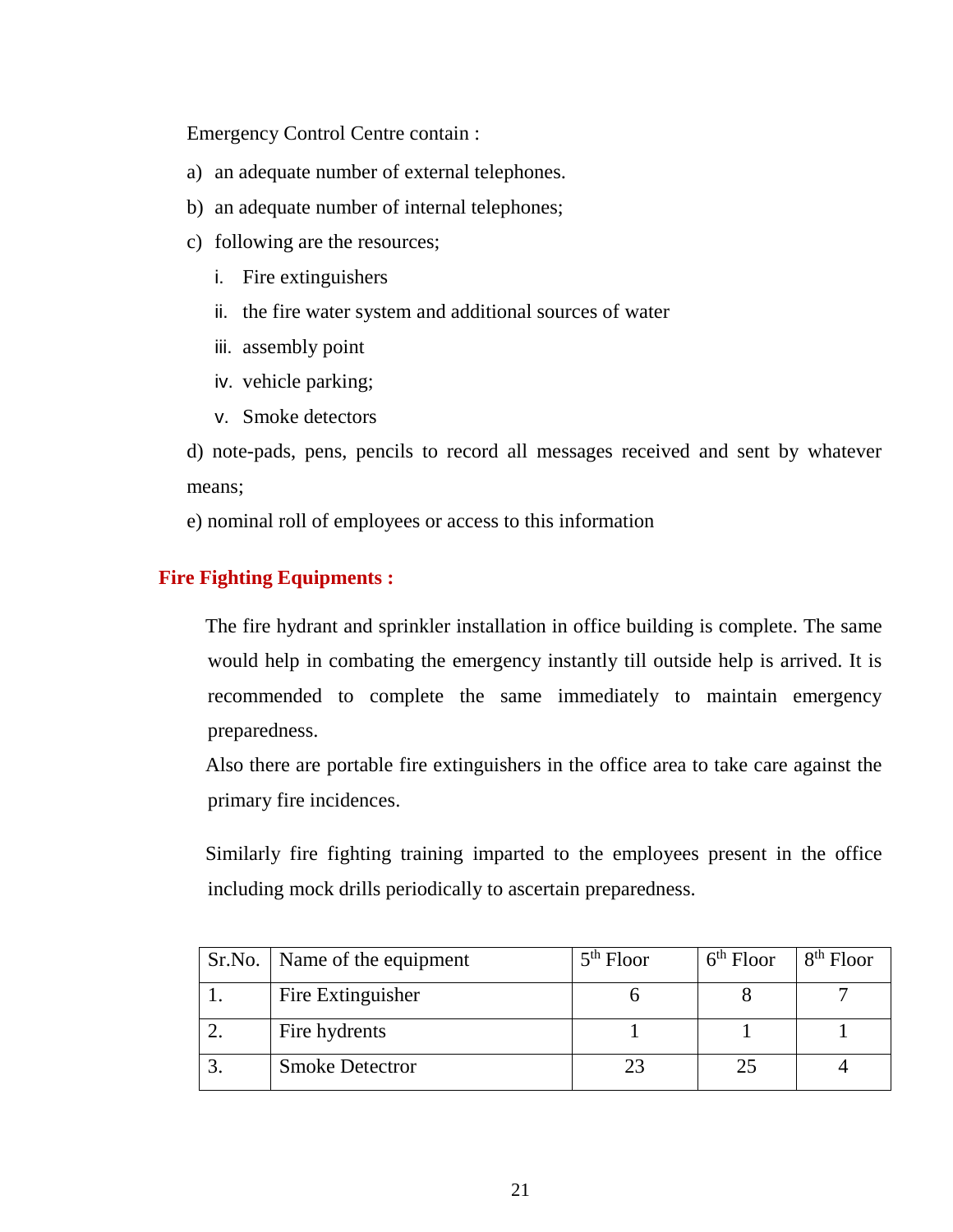### **Water storage :**

There are five water tanks on ground floor. Tank no 1 – for rain harvesting water of capcity 25,000 lits Tank no 2, 3 & 4 for firefighting of 25,000 lits each Tank no 5 - 20,000 lits One overhead tank of capacity – 25,000 lits There is water hydrant line at entire premises there are hydrants points on each floor.

### **Assembly point :**

The area of assembly point has been set on the ground floor near entry gate of Kamgar Bhavan.

### **Emergency escape facility :**

Three lifts and two stair case are provided to the office building. Either could be used to rush to assembly point in case of emergency.

Do not use lift in case of fire.